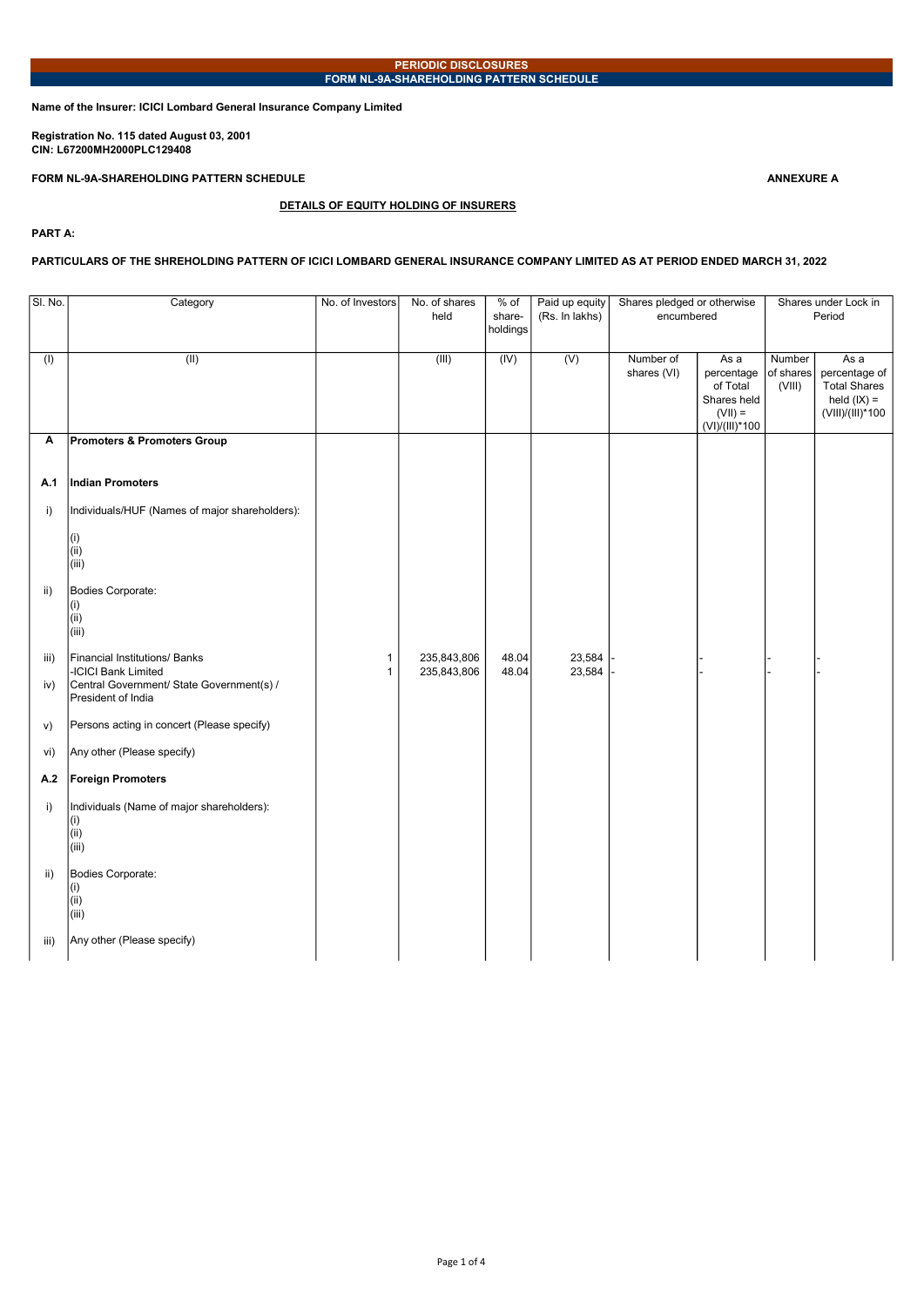Name of the Insurer: ICICI Lombard General Insurance Company Limited

### Registration No. 115 dated August 03, 2001 CIN: L67200MH2000PLC129408

FORM NL-9A-SHAREHOLDING PATTERN SCHEDULE ANNEXURE A

|               | SHARLHULDING FATTEI<br>Non Promoters                       |              |             |       |            |            |            |  |
|---------------|------------------------------------------------------------|--------------|-------------|-------|------------|------------|------------|--|
| В.            |                                                            |              |             |       |            |            |            |  |
|               |                                                            |              |             |       |            |            |            |  |
| <b>B.1</b>    | <b>Public Shareholders</b>                                 |              |             |       |            |            |            |  |
| 1.1)          | Institutions                                               |              |             |       |            |            |            |  |
| i)            | Mutual Funds                                               | 29           | 56,291,180  | 11.47 | 5,629 NA   |            | <b>INA</b> |  |
|               | -SBI Mutual Fund through various schemes                   | 1            | 15,422,242  | 3.14  | 1,542 NA   |            | <b>NA</b>  |  |
|               | <b>ICICI Prudential Mutual Fund through various</b>        | $\mathbf{1}$ | 10,520,904  | 2.14  | $1,052$ NA |            | <b>NA</b>  |  |
|               | schemes                                                    |              |             |       |            |            |            |  |
|               | -ADITYA BIRLA Mutual Fund through various                  | $\mathbf{1}$ | 5,556,759   | 1.13  | 556        | <b>NA</b>  | <b>NA</b>  |  |
|               | schemes                                                    |              |             |       |            |            |            |  |
|               | -MIRAE Asset Mutual Fund through various                   | 1            | 5,388,589   | 1.10  | 539        | <b>NA</b>  | NA         |  |
|               | schemes                                                    |              |             |       |            |            |            |  |
| ii)           | Foreign Portfolio Investors                                | 611          | 131,938,065 | 26.88 | 13,194     | <b>NA</b>  | <b>NA</b>  |  |
|               | Government Pension Fund Global                             | 1            | 7,613,740   | 1.55  | 761        | <b>INA</b> | <b>INA</b> |  |
| iii)          | <b>Financial Institutions/Banks</b>                        | 2            | 419,643     | 0.09  | 42         | <b>INA</b> | <b>NA</b>  |  |
| iv)           | Insurance Companies                                        |              |             |       |            |            |            |  |
| V)            | FII belonging to Foreign promoter                          |              |             |       |            |            |            |  |
| vi)           | FII belonging to Foreign Promoter of Indian                |              |             |       |            |            |            |  |
|               | Promoter                                                   |              |             |       |            |            |            |  |
| vii)<br>viii) | Provident Fund/Pension Fund<br>Alternative Investment Fund | 39           | 3,575,091   | 0.73  | 358        | <b>INA</b> | <b>NA</b>  |  |
| ix)           | Any other (Please specify)                                 | 14           | 7,141,961   | 1.45  | 714        | <b>NA</b>  | <b>NA</b>  |  |
|               | - Qualified Institutional Buyer                            | 14           | 7,141,961   | 1.45  | 714        | <b>INA</b> | <b>NA</b>  |  |
|               |                                                            |              |             |       |            |            |            |  |
| 1.2)          | Central Government/ State Government(s)/                   |              |             |       |            |            |            |  |
|               | President of India                                         |              |             |       |            |            |            |  |
|               |                                                            |              |             |       |            |            |            |  |
| 1.3)          | Non-Institutions                                           |              |             |       |            |            |            |  |
| i)            | Individual share capital upto Rs. 2 Lacs                   | 270,754      | 21,562,930  | 4.39  | 2,156 NA   |            | NA         |  |
| ii)           | Indivudal share capital in excess of Rs. 2 Lacs            | 107          | 7,350,416   | 1.50  | 735 NA     |            | <b>NA</b>  |  |
| iii)          | NBFCs registered with RBI                                  | 7            | 230,820     | 0.05  | 23         | <b>NA</b>  | NA         |  |
| iv)           | Others:                                                    |              |             |       |            |            |            |  |
|               | - Trusts                                                   | 13           | 97,832      | 0.02  | 10         | <b>NA</b>  | NA         |  |
|               | - Non Resident Indian                                      | 3,798        | 892,140     | 0.18  | 89         | <b>NA</b>  | <b>NA</b>  |  |
|               | - Clearing Members                                         | 93           | 209,920     | 0.04  | 21         | <b>NA</b>  | NA         |  |
|               | - Non Resident Indian Non Repartriable                     | 2,637        | 1,317,269   | 0.27  | 132        | <b>INA</b> | <b>NA</b>  |  |
|               |                                                            |              |             |       |            |            |            |  |
|               | - Bodies Corporate                                         | 1,977        | 22,080,568  | 4.50  | 2,208      | <b>INA</b> | NA         |  |
|               | GIBA HOLDINGS PRIVATE LIMITED (BHARTI                      | 1            | 18,235,659  | 3.71  | 1,824 NA   |            | <b>NA</b>  |  |
|               | GENERAL VENTURES PRIVATE LIMITED)<br>- IEPF                |              |             |       |            |            |            |  |
| V)            | Any other (Please Specify)                                 | 7,619        | 1,939,787   | 0.40  | 194        | <b>NA</b>  | <b>NA</b>  |  |
|               | - HUF                                                      | 7,610        | 656.692     | 0.13  | 66         | <b>NA</b>  | <b>NA</b>  |  |
|               | - Director or Director's Relatives                         | 9            | 1,283,095   | 0.26  | 128        | <b>NA</b>  | <b>NA</b>  |  |
|               |                                                            |              |             |       |            |            |            |  |
| B.2           | Non Public Shareholders                                    |              |             |       |            |            |            |  |
| 2.1)          | Custodian/DR Holder                                        |              |             |       |            |            |            |  |
| 2.2)          | <b>Employee Benefit Trust</b>                              |              |             |       |            |            |            |  |
| (2.3)         | Any other (Please specify)                                 |              |             |       |            |            |            |  |
|               |                                                            |              |             |       |            |            |            |  |
|               | <b>Total</b>                                               | 287,701      | 490,891,428 | 100   | 49,089     |            |            |  |
|               |                                                            |              |             |       |            |            |            |  |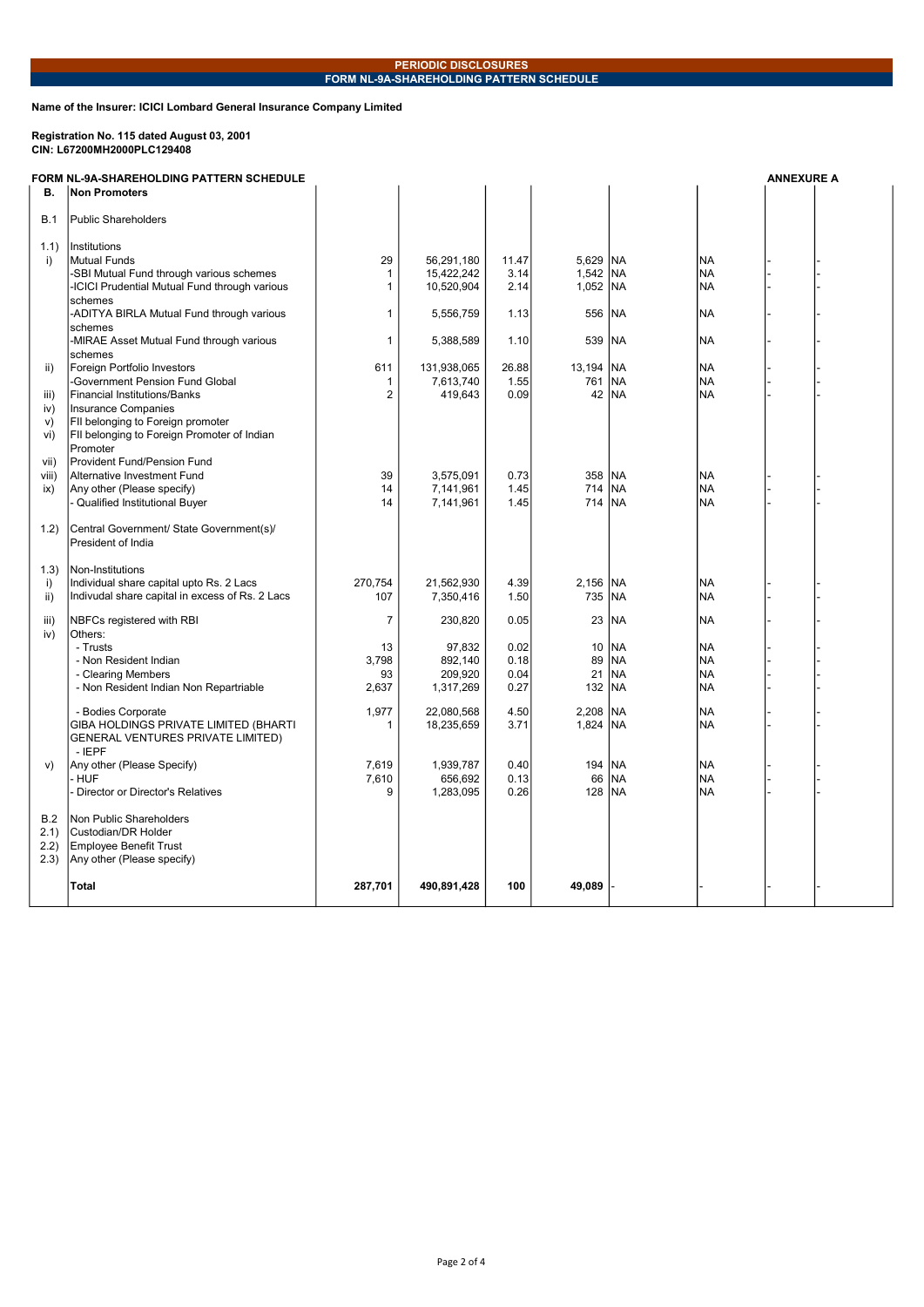Name of the Insurer: ICICI Lombard General Insurance Company Limited

Registration No. 115 dated August 03, 2001 CIN: L67200MH2000PLC129408

FORM NL-9A-SHAREHOLDING PATTERN SCHEDULE ANNEXURE A

PERIODIC DISCLOSURES FORM NL-9A-SHAREHOLDING PATTERN SCHEDULE

# PARTICULARS OF THE SHAREHOLDING PATTERN IN THE INDIAN PROMOTER COMPANY(S) / INDIAN INVESTOR(S) AS INDICATED AT (A) ABOVE

#### PART B:

Name of the Indian Promoter / Indian Investor: ICICI BANK LIMITED

| SI. No.                   | Category                                       | No. of Investors | No. of shares | $%$ of   | Paid up equity | Shares pledged or otherwise |                | Shares under Lock in |                     |  |
|---------------------------|------------------------------------------------|------------------|---------------|----------|----------------|-----------------------------|----------------|----------------------|---------------------|--|
|                           |                                                |                  | held          | share-   | (Rs. In lakhs) | encumbered                  |                | Period               |                     |  |
|                           |                                                |                  |               | holdings |                |                             |                |                      |                     |  |
|                           |                                                |                  |               |          |                |                             |                |                      |                     |  |
| $\overline{(\mathsf{I})}$ | (II)                                           |                  | (III)         | (IV)     | (V)            | Number of                   | As a           | Number               | Asa                 |  |
|                           |                                                |                  |               |          |                | shares (VI)                 | percentage     | of shares            | percentage of       |  |
|                           |                                                |                  |               |          |                |                             | of Total       | (VIII)               | <b>Total Shares</b> |  |
|                           |                                                |                  |               |          |                |                             |                |                      | held $(IX) =$       |  |
|                           |                                                |                  |               |          |                |                             | Shares held    |                      |                     |  |
|                           |                                                |                  |               |          |                |                             | $(VII) =$      |                      | (VIII)/(III)*100    |  |
|                           |                                                |                  |               |          |                |                             | (VI)/(III)*100 |                      |                     |  |
| Α                         | Promoters & Promoters Group                    |                  |               |          |                |                             |                |                      |                     |  |
|                           |                                                |                  |               |          |                |                             |                |                      |                     |  |
| A.1                       | Indian Promoters                               |                  |               |          |                |                             |                |                      |                     |  |
|                           |                                                |                  |               |          |                |                             |                |                      |                     |  |
| i)                        | Individuals/HUF (Names of major shareholders): |                  |               |          |                |                             |                |                      |                     |  |
|                           |                                                |                  |               |          |                |                             |                |                      |                     |  |
|                           |                                                |                  |               |          |                |                             |                |                      |                     |  |
|                           | (i)                                            |                  |               |          |                |                             |                |                      |                     |  |
|                           | (i)                                            |                  |               |          |                |                             |                |                      |                     |  |
|                           | (iii)                                          |                  |               |          |                |                             |                |                      |                     |  |
|                           |                                                |                  |               |          |                |                             |                |                      |                     |  |
| ii)                       | Bodies Corporate:                              |                  |               |          |                |                             |                |                      |                     |  |
|                           | (i)                                            |                  |               |          |                |                             |                |                      |                     |  |
|                           | (i)                                            |                  |               |          |                |                             |                |                      |                     |  |
|                           | (iii)                                          |                  |               |          |                |                             |                |                      |                     |  |
|                           |                                                |                  |               |          |                |                             |                |                      |                     |  |
| iii)                      | Financial Institutions/ Banks                  |                  |               |          |                |                             |                |                      |                     |  |
|                           |                                                |                  |               |          |                |                             |                |                      |                     |  |
| iv)                       | Central Government/ State Government(s) /      |                  |               |          |                |                             |                |                      |                     |  |
|                           | President of India                             |                  |               |          |                |                             |                |                      |                     |  |
|                           |                                                |                  |               |          |                |                             |                |                      |                     |  |
| v)                        | Persons acting in concert (Please specify)     |                  |               |          |                |                             |                |                      |                     |  |
|                           |                                                |                  |               |          |                |                             |                |                      |                     |  |
|                           | Any other (Please specify)                     |                  |               |          |                |                             |                |                      |                     |  |
| vi)                       |                                                |                  |               |          |                |                             |                |                      |                     |  |
|                           |                                                |                  |               |          |                |                             |                |                      |                     |  |
| A.2                       | <b>Foreign Promoters</b>                       |                  |               |          |                |                             |                |                      |                     |  |
|                           |                                                |                  |               |          |                |                             |                |                      |                     |  |
| i)                        | Individuals (Name of major shareholders):      |                  |               |          |                |                             |                |                      |                     |  |
|                           | (i)                                            |                  |               |          |                |                             |                |                      |                     |  |
|                           | (i)                                            |                  |               |          |                |                             |                |                      |                     |  |
|                           | (iii)                                          |                  |               |          |                |                             |                |                      |                     |  |
|                           |                                                |                  |               |          |                |                             |                |                      |                     |  |
| $\mathsf{ii}$             | Bodies Corporate:                              |                  |               |          |                |                             |                |                      |                     |  |
|                           | (i)                                            |                  |               |          |                |                             |                |                      |                     |  |
|                           | (i)                                            |                  |               |          |                |                             |                |                      |                     |  |
|                           | (iii)                                          |                  |               |          |                |                             |                |                      |                     |  |
|                           |                                                |                  |               |          |                |                             |                |                      |                     |  |
| iii)                      | Any other (Please specify)                     |                  |               |          |                |                             |                |                      |                     |  |
|                           |                                                |                  |               |          |                |                             |                |                      |                     |  |
|                           |                                                |                  |               |          |                |                             |                |                      |                     |  |